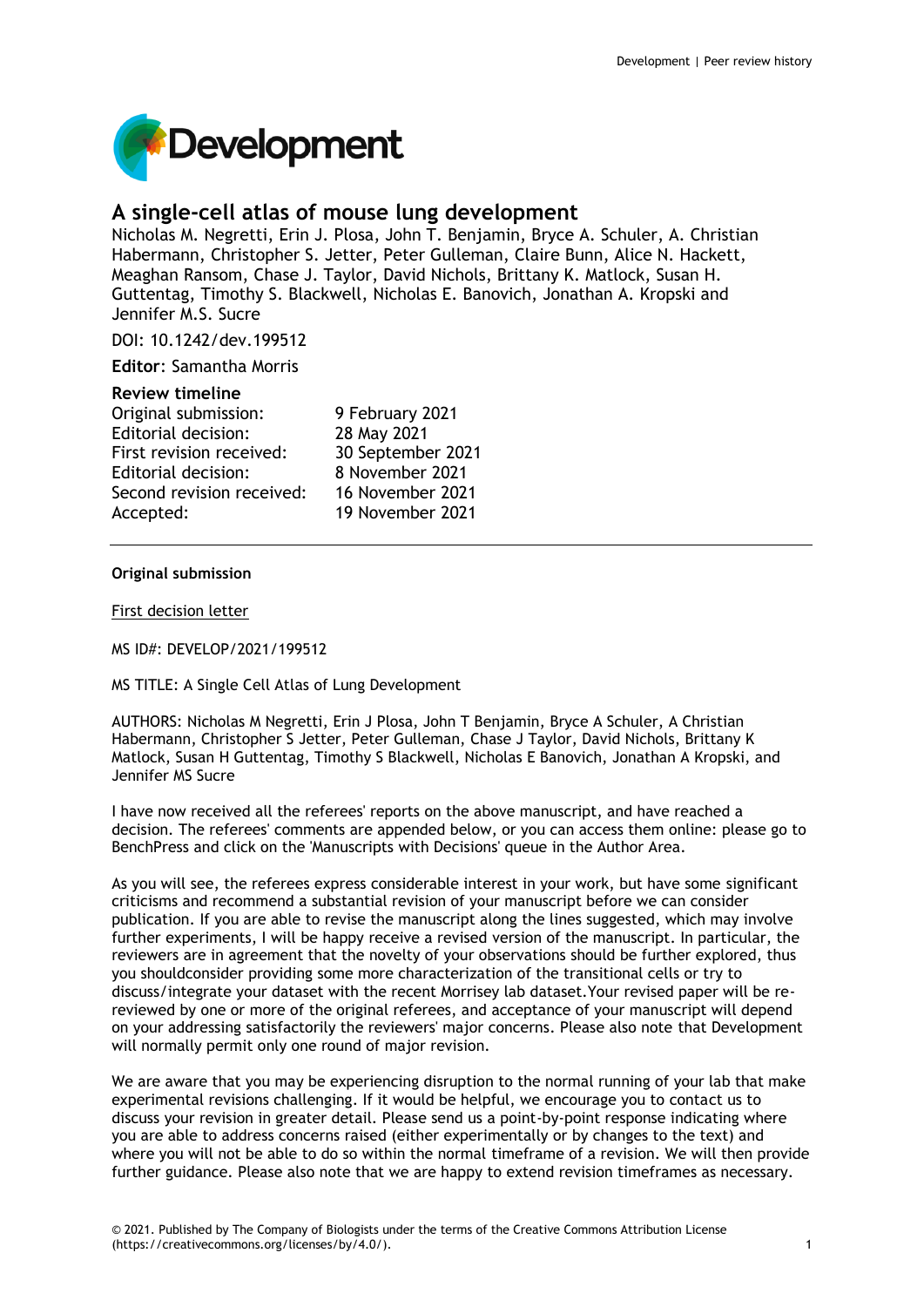Please attend to all of the reviewers' comments and ensure that you clearly highlight all changes made in the revised manuscript. Please avoid using 'Tracked changes' in Word files as these are lost in PDF conversion. I should be grateful if you would also provide a point-by-point response detailing how you have dealt with the points raised by the reviewers in the 'Response to Reviewers' box. If you do not agree with any of their criticisms or suggestions please explain clearly why this is so.

# Reviewer 1

## *Advance summary and potential significance to field*

The manuscript by Negretti et al. presents a single cell time-series RNA-seq analysis of lung development across 8-time points from embryonic day 12 (E12) to postnatal day 14 (P14) in mice. RNA velocity analysis was used to explore dynamic transcriptomic patterns transition between the saccular and alveolar stages within epithelial, mesenchymal, and endothelial lineages. The major concern is that the present work does not take full advantage of the well-designed single-cell developmental time-course data, fails to discover dynamics patterns associated with lung development phases and critical time points. The dynamic components in the present work purely relied on the latent time inferred from RNA velocity analysis which can be achieved using non-time-course single-cell RNA-seq data and the author's interpretation of the RNA velocity analysis is questionable. The power of time-course single-cell RNA-seq data was not demonstrated. Overall, the present study provides some single-cell supports of previous findings, providing limited new insights into lung development.

## *Comments for the author*

#### Major comments:

1. Changes in the relative proportions of cell populations were used to represent developmental changes. Nevertheless, those changes were mostly identified based on single cell frequencies, which can be easily affected by sampling issues or technical factors during library preparation and sequencing. These results merit a validation using orthogonal approaches.

2. In the present study, the dynamic fate prediction was purely relied on the latent time inferred from RNA velocity analysis, authors didn't correlate or overlay the patterns with the real development time course. The power of time-course single cell RNA-seq data was not demonstrated. 3. It is very important to estimate a mapping of latent time and development time so that the latent-time dependent dynamic patterns can be understood in the context of lung developmental biology. I referred couple of examples on how to correlate computational inferred pseudotime with real developmental times (PMID: 27998929, PMID: 24658644, PMID: 30787437).

4. Figure 1 displayed UMAP embedding of 22 annotated cell-type within three major lineages. There is no brief description regarding how those cells are defined and what are the key markers were used. Some information can be found in the supplemental files. But it is difficult for readers to follow when reading the main text. A dot plot of representative markers for each cell type in Fig 1 will be helpful. Fig 1D highlighted cells from each time point in red. I noticed that epithelial cells mostly appear after birth which is inconsistent with previous studies, probably due to the sampling or technical issues.

5. The accuracy of the latent time prediction and interpretation is questionable.

• In Figure 2. The authors stated "Latent time (an estimate of a cellular maturity based on RNA velocity). From the expression patterns of Hopx and Sftpc in Fig. 2B-C, can one infer that AT1 is the most mature and AT2 is the least mature cells in the epithelial lineage? This seems to conflict with Fig. 2A which shows that there are more AT2 cells from later development time points. Would it be possible that the latent time estimation was affected by cell clustering? In Fig 2C, the expression pattern of Sftpc decreasing with the latent time which is inconsistent with the Sftpc RNA/protein expression patterns reported by other mouse lung development time course studies (PMID: 27602285; PMID: 11970905; PMID: 29516783), which showed expression of Sftpc RNAs was increased along with developmental time and reached a plateau postnatally.

• For Figure 5. Authors stated "Analysis of RNA velocity and cell trajectory mapping suggested that the prenatal proliferating myofibroblasts predominately self-renew, but also have a possibility of becoming Wnt2+ fibroblasts. Cell fate analysis did not identify a common mesenchymal progenitor population, suggesting that some degree of mesenchymal fate specification occurs earlier than E12.". Not sure I could agree with the interpretation. Fig 5B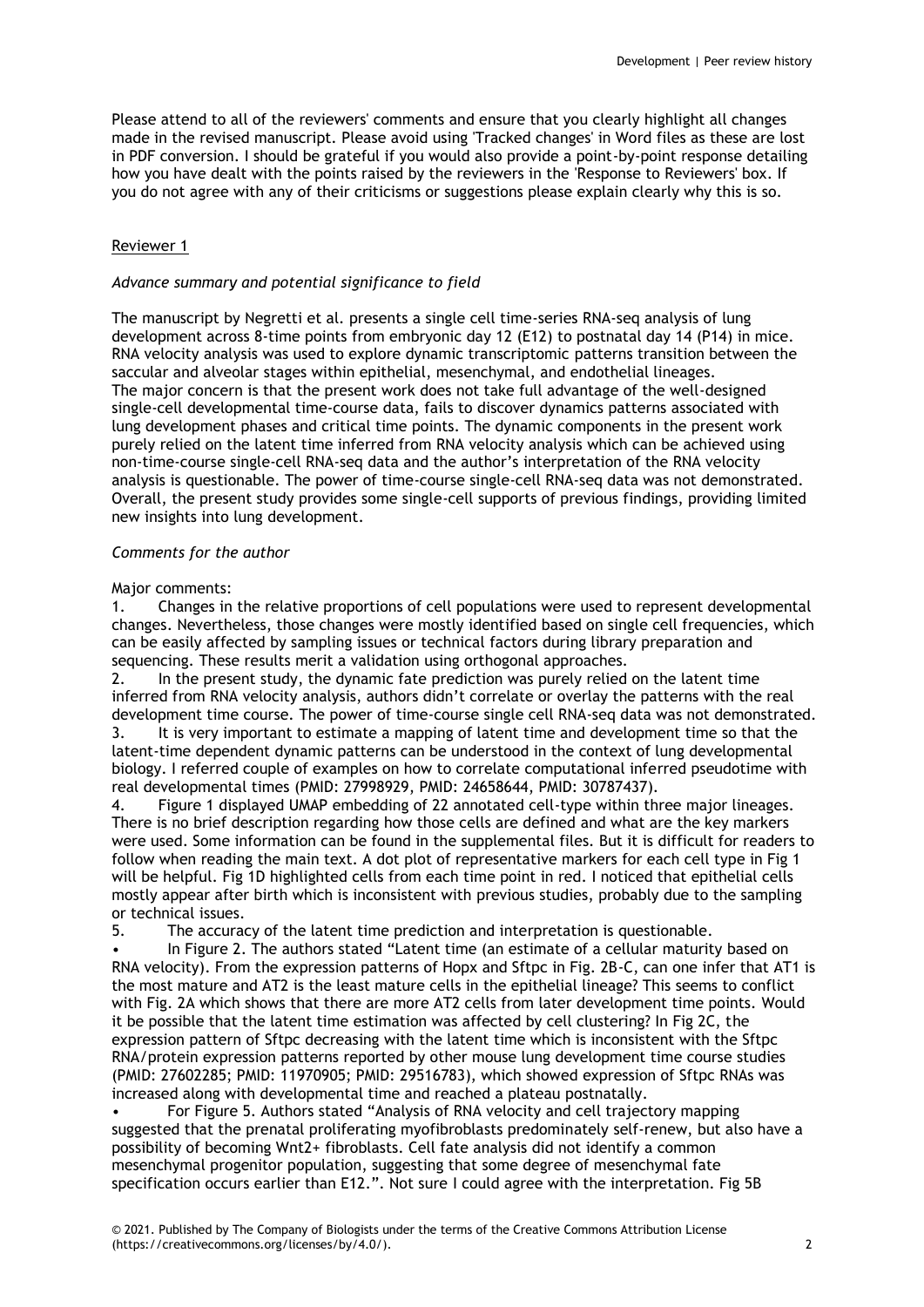indicated that Proliferating Wnt2+ FB is likely served as a common mesenchymal progenitor, has the potential to become Wnt2+ fibroblasts, Adventitial fibroblast, and Myofibroblast; similar to the PMP (proliferative mesenchymal progenitor) population identified and reported in previous studies (PMID: 27998929, PMID: 29590628).

6. A major finding in the present work is the role of AT1 cells in elastin assembly and extracellular matrix organization. Nevertheless, the authors only showed the expression of Fbln5 and components of the base membrane in AT1 cells. Those markers showed relative enrichment in AT1 than AT2, but those are not very selective or abundantly expressed markers to represent the mode of action of AT1 cells. No data or further analysis to support that the expression of these genes in AT1 cells contribute to the establishment of the elastin network.

7. A "primordial cell" was identified at early time points and was defined by the expression of Mdk (page 6). Is there any literature or other evidence to support this cell identity associate with this marker? My understanding of MDK is not an epithelial marker in general, it is more enriched in lung mesenchymal cells such as fibroblast and myofibroblast.

During lung development, Sox9+/Id2+ distal lung tip progenitor cells give rise to AT1 and AT2 cells. Are the "primordial cells" Sox9+/Id2+ cells?

I have similar concerns about how the transitional epithelial cells were defined, why choose Cdkn1a (Cyclin Dependent Kinase Inhibitor 1A) as the representative marker? Cdkn1a is not a selective marker for epithelial cells it is more enriched in immune or endothelial cells.

8. Figure 4D plotted Kdr expression increased in Car4+ population with the latent time. Kdr is a pan marker for endothelial cells, express in both Car4+ (aCap) and miEC (gCap) if I interpreted correctly. It is more relevant to plot Car4 and Car4+Pecam1+ expression here so we can related to the Fig 4F IH validation.

9. Some of the statements in the manuscript need data to support:

• Figure 7. "At E18, the lung epithelium is composed of indistinct cell types that are very rare or absent in adulthood" Maybe morphologically different than cells in adulthood, at the transcriptomic level, the cell types are quite similar at E18 and PN3.

• On page 14, "Our analysis found expression of laminin-332, …, is high at E18 in AT1 cells and continues through development." Please show the AT1 time course of the gene.

• On page 16, "The transitional epithelial cells, which we identified as Cdkn1a+, are similar to epithelial cells previously described in lung organoids as alveolar type 1 transitional cell state (PATS), Krt8+ transitional cells, and the damage associated transient progenitor (DATP), …" No data or evidence to support these similarities. Does the Cdkn1a+ transitional epithelial cell in present work share similar marker or signature genes with PATS, Krt8+, or DATP cells? Does Cdkn1a express in PATS, Krt8+, or DATP cells?

• Fig 3 showed co-staining of Sftpc+Hopx+Cdkn1a+ transitional cells. Is it the bipotent cells identified by Desai et al. at E18.5 (PMID: 24499815) or AT1/AT2 cells identified by Guo et al at PND1 (PMID: 30604742)?

• Authors mentioned several places of lipofibroblasts population appears later in development, please provide umap of the cell cluster along the development course. Minor:

Fig. 2B-C, the direction of latent time needs to be specified.

- Page 16, Flbn5 should be Fbln5
- Page 17, Kdr4 should be Kdr.

• Page 20, the last sentence, this cell filtering criterion is not clear: "<0.5% 10% mitochondrial mRNA"

• The scVelo analysis needs to specify which approach was used to estimate RNA velocity.

• Page 21 : "Cell clusters with containing non-physiologic marker combinations, i.e.

Epcam+/Pecam1+, were dropped at this stage". Not show how many combinations of Markers were checked for this purpose. It will be more efficient to run a doublet check using programs such as Scrublet or DoubletDecon.

# Reviewer 2

# *Advance summary and potential significance to field*

Negretti et al used longitudinal 10x based scRNASeq to generate a dynamic portrait of the cell state transitions in mouse lung development. They depleted CD45+ leukocytes and thus focused the analysis on epithelial, stromal and endothelial cell lineages. The authors use some of the newer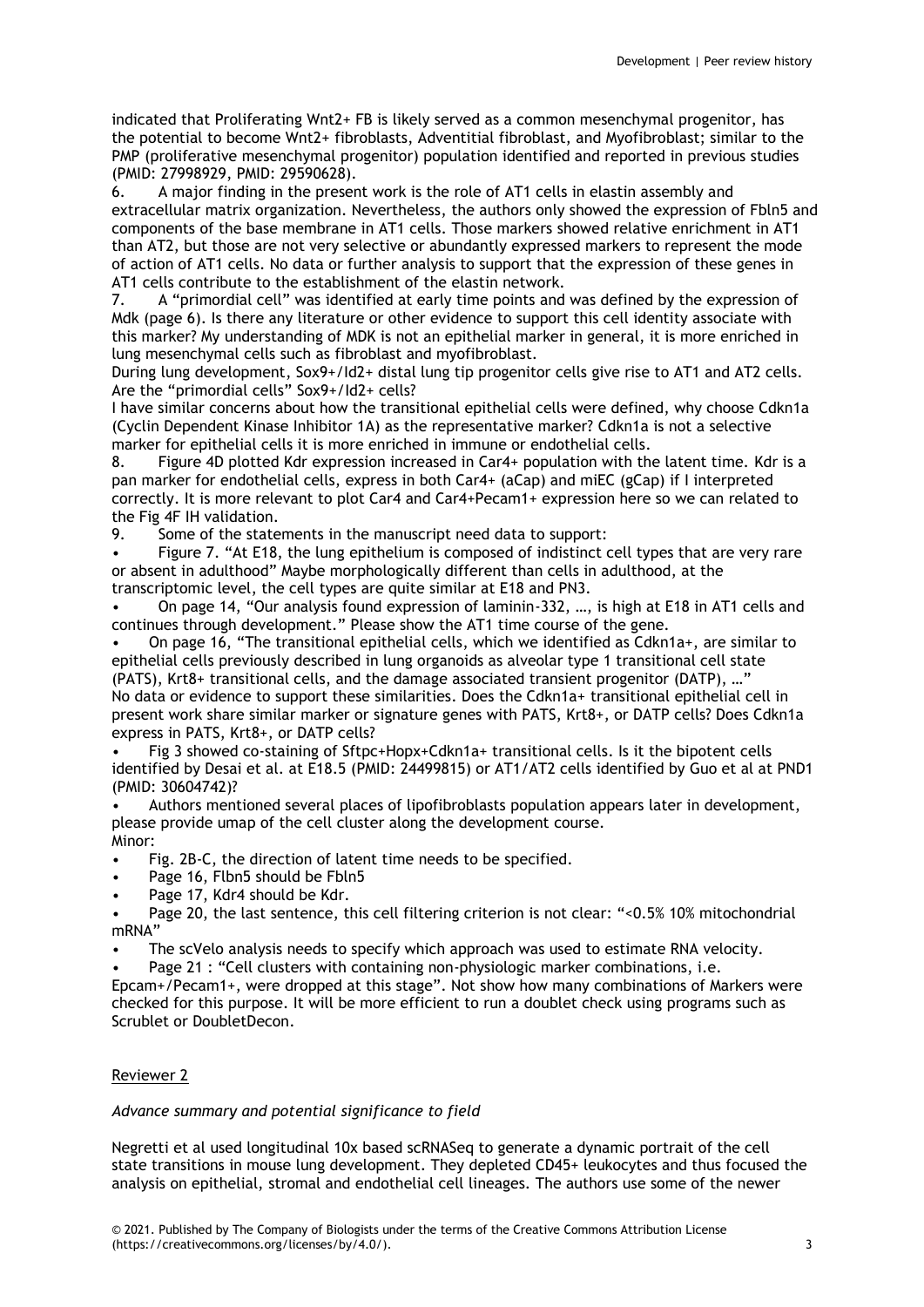pseudotemporal/RNAvelocity analysis methods (scVelo/CellRank) to explore the time resolved data and point out transitional cell states. The data generated is of high quality and provides an important resource for the community. However, the study remains descriptive throughout and the recently published dataset by Zepp/Morrisey (https://pubmed.ncbi.nlm.nih.gov/33707239/) provides a very similar dataset with more in depth analysis and follow up. It would be of value to compare and possibly integrate the two datasets and identify complementary aspects.

## *Comments for the author*

# Comments:

(1) The authors point out that there is `there is tremendous coordination and interaction between epithelial, mesenchymal, and endothelial cells at every time point´. They do however not analyze this at all. Can they use cell-cell communication analysis tools such as Niche-NET to predict important mediators of the coordinated process of alveolarization?

(2) The discussion around specific ECM contribution by AT1 during alveolarization is interesting, however also descriptive and focused on cherry picked examples. Can the authors perform a more systemic analysis of the evolution of ECM during lung development and assess/visualize the contribution of individual cell types? For instance the BM between AT1 and aCAP (Car4+) is likely generated by a mixed contribution of both cell types. How does this occur in time and space during development? Some follow up both on the analysis and experimental side would be very relevant here.

(3) The authors discuss that the transitional cell state in alveolar epithelium is similar to the recently discovered intermediate state (PATS, Krt8+ADI – authors use a wrong reference, DATP). Can they show some quantitative analysis (e.g. matchScore) to which extend this is the case? How does this intermediate differ in ECM expression compared to primordial, AT2 and AT1?

(4) Nomenclature of vasculature: important to use consistent nomenclature or at least refer to other publications and identify corresponding cell labels: miEC is likely gCAP and Car4+ the aCAP in https://www.nature.com/articles/s41586-020-2822-7. Can the authors make correspondence of cell identities in other important work more clear for all cell labels throughout the study (maybe a supl table)?

## Reviewer 3

## *Advance summary and potential significance to field*

See comments below.

## *Comments for the author*

In this manuscript, Negretti et al. combine scRNA-seq with RNA-in situ hybridization and RNA velocity to assess mouse lung development from E12 to P14, focusing on epithelial, mesenchymal, and endothelial cells. They confirmed the presence and kinetics of previously described Car4 endothelial cells, provided some clarity to Tgfbi/Wnt5a myofibroblasts and Wnt2 fibroblasts, and implicated a role of AT1 cells in extracellular matrix production. Most notably, they suggested a population of transitional epithelial cells that are predicted to come from either primordial or AT2 cells and become exclusively AT1 cells. Although their scRNA-seq data were carefully analyzed and confirmed with RNAscope, such data are readily available from other sources within the field. Considering the journal's guidelines "Techniques and Resources Articles or Reports describe a novel technique, a substantial advance of an existing technique, or a new resource that will have a significant impact on developmental biology research", we feel it is necessary to further confirm the existence of epithelial transitional cells and show their fate, which is the novel biology introduced in this manuscript.

RNAscope validation of transitional cells is not convincing. For example how was the total number of epithelial cells obtained in Fig. 3G. The automatic HALO analysis in Fig. S6D included nonepithelial cells, which would be more problematic in later lungs as cells adjacent to the alveolar lumen are often not epithelial. It is necessary to include a pan-epithelial marker such as Nkx2-1, Epcam, or Ecadherin. It would also increase confidence to show the proportions of all 4 epithelial cell types (primordial, AT1, AT2, and transitional) over time and see if they match those from scRNA-seq.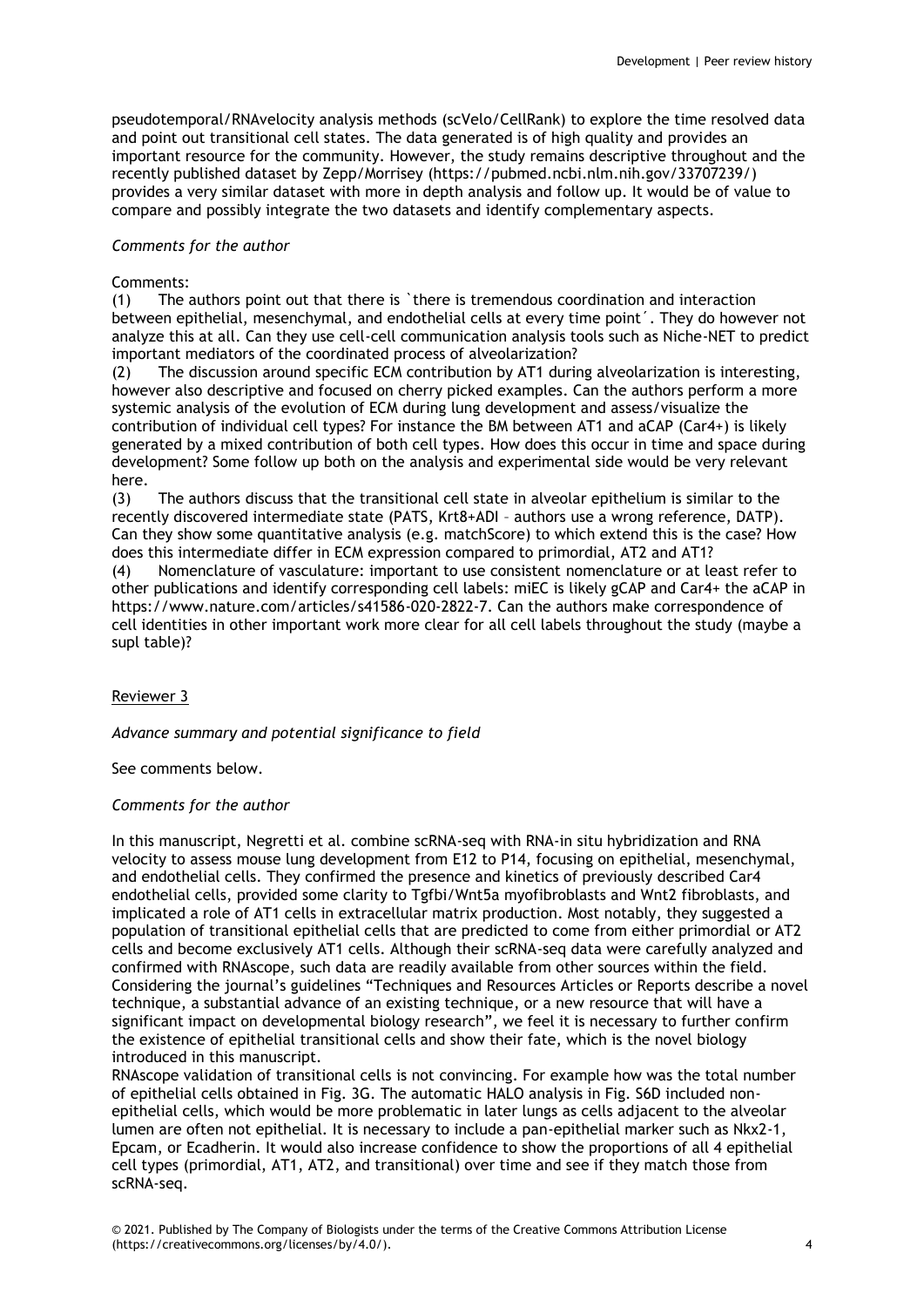A related technical validation of the HALO analysis is to label cell types that are known to be the same (e.g. multiple pan-epithelial probes) or distinct (e.g. epithelial vs endothelial vs mesenchymal probes) to show the false positive and negative rates. In general, more experimental and analysis details are needed for RNAscope in the Methods.

The significance of the transitional cells and hence this Resources study hinges on their predicted AT1 fate and not just the result of imprecise transcriptional control of cell type markers. In the absence of Cdkn1a driver, one would like to see lineage-tracing experiments with Sftpc-CreER; Hopx-flp. The labeled cells are expected to be Cdkn1a+ve and become AT1 cells.

Additionally, the authors state that "the Wnt2+ fibroblasts becoming more randomly distributed around alveoli and the myofibroblasts becoming less aggregated over time (Figure 5D)". The text was written in a way to imply active migration, but the dispersion could be simply the result of the lung growing bigger and airspace expansion and could happen to AT2 cells as well. Please clarify to avoid confusion.

Fig. 2H and I: why do a subset of proliferating myofibroblasts have the longest latent time?

## Minor points:

Throughout the manuscript, both Sftpc (correct) and Sfptc (wrong) were used. Figure S4E legend, "and Wnt2 (white, Car4+ cell marker)." There is a typo somewhere. Methods: "Quality filtering was then used to remove cells with > 10% mitochondrial mRNA, < 0.5% 10% mitochondrial mRNA, and cells with < 700 detected genes." There is a typo somewhere. In the introduction of the results, the authors describe their gating scheme for CD45, but do not address the use of Ter119.

When introducing the cell populations, the authors introduce epithelial sub-populations with 1 marker, endothelial sub-populations with 3 markers, and mesenchymal sub-populations with no markers. Perhaps the authors can address all markers used to define sub-populations in the body of the text.

When the authors list the sub-populations of the three cell populations they only use numerical lists for endothelial and mesenchymal sub-populations, not epithelial sub-populations. Perhaps they can revise and highlight the epithelial cells also using the numeric list format.

## **First revision**

#### Author response to reviewers' comments

We are grateful for the editorial board's decision to receive a revision of our manuscript, "A Single-Cell Atlas of Lung Development" (199512). The thoughtful suggestions from the reviewers have improved the quality of the manuscript. Below, please find a point-by-point response to reviewers' comments and to requests by the editorial board. At the Editors' request we have 1) further explored the novelty of our findings, characterizing the transitional cells in more detail, 2) integrated our data with the recently published Morrisey lab dataset (Zepp et al, Science 2021:371) and discussed our findings in the context of this work, 3) Addressed all of the reviewers' comments in point-by-point detail below. Thank you for your consideration of this revision.

#### **Reviewer 1:**

#### Advance Summary and Potential Significance to Field:

The manuscript by Negretti et al. presents a single cell time-series RNA-seq analysis of lung development across 8-time points from embryonic day 12 (E12) to postnatal day 14 (P14) in mice. RNA velocity analysis was used to explore dynamic transcriptomic patterns transition between the saccular and alveolar stages within epithelial, mesenchymal, and endothelial lineages. C1: The major concern is that the present work does not take full advantage of the well- designed single-cell developmental time-course data, fails to discover dynamics patterns associated with lung development phases and critical time points. The dynamic components in the present work purely relied on the latent time inferred from RNA velocity analysis which can be achieved using non-time course single-cell RNA-seq data and the author's interpretation of the RNA velocity analysis is questionable. The power of time-course single-cell RNA-seq data was not demonstrated. Overall, the present study provides some single-cell supports of previous findings, providing limited new insights into lung development.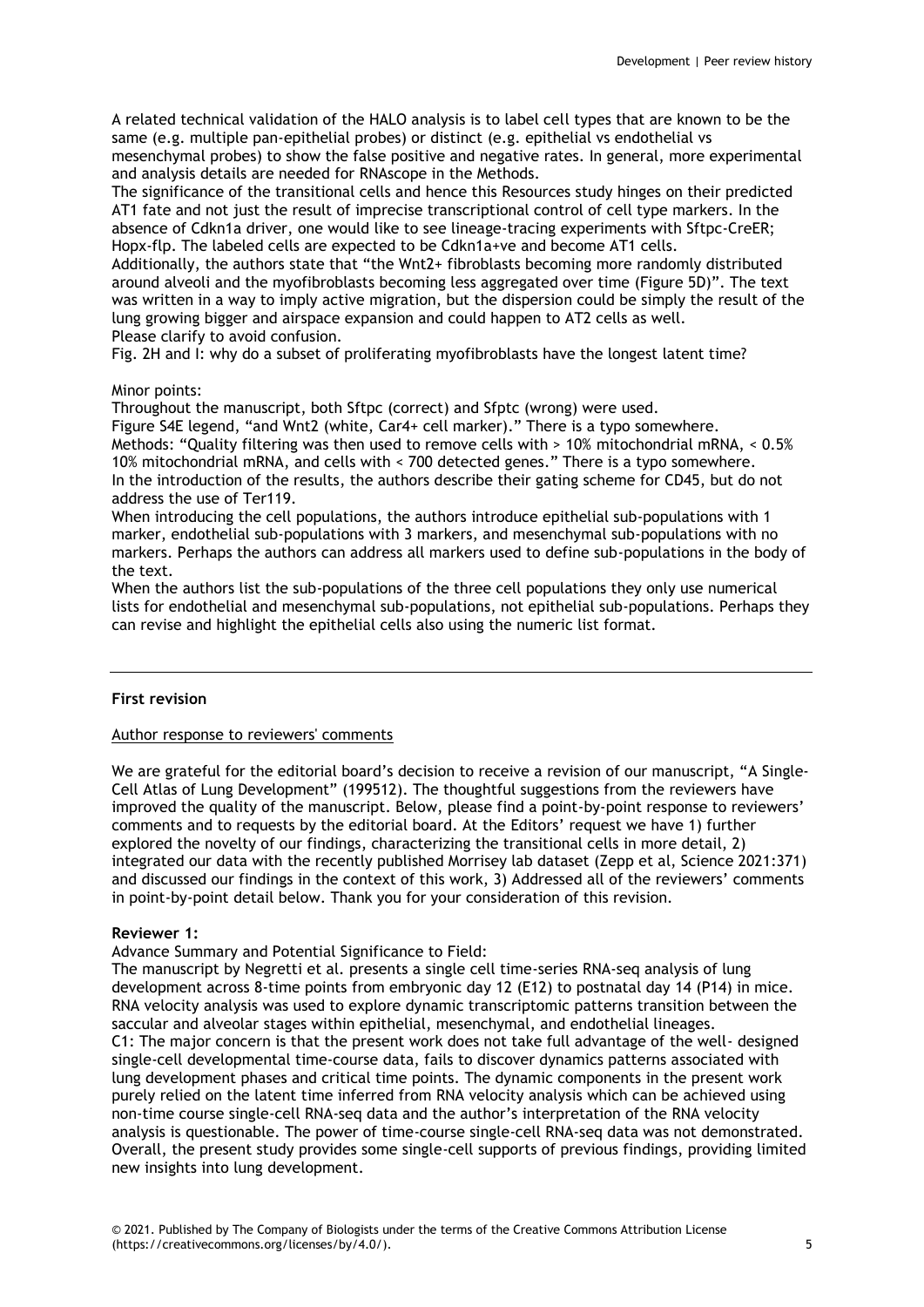R1: We appreciate the reviewer's careful reading of the manuscript and thoughtful feedback. In response, we have made several modifications to the organization of the manuscript, and we have included a substantial amount of new analysis. Critically, regarding validation, we have also done additional tissue localization with RNA in situ hybridization and immunofluorescence to further support key findings from the scRNA-seq data. We agree that the original version of this manuscript relied heavily on latent time analysis, and we now include additional analysis relying on the chronological time course, with further details below.

As this is a Techniques and Resources manuscript, we have made our dataset publicly explorable in an interactive data explorer to provide a resource to the developmental biology community (https://sucrelab.org/lungcells). Since a single manuscript cannot capture the full richness of possible findings from this data resource, we have highlighted some of the significant findings in this work, which we respectfully consider as adding depth to current knowledge (e.g., timing and characterization of transitional epithelial cells, a newly described role for type 1 pneumocytes, and the timing and spatial distribution of Wnt signaling in the mesenchyme). We expect that this public, user-friendly, searchable resource, enabled from an unusually large cell number, will freely allow other groups to probe the data to test the robustness of current hypotheses, in addition to developing new ones.

## Comments for the AUTHOR Major comments:

C2: Changes in the relative proportions of cell populations were used to represent developmental changes. Nevertheless, those changes were mostly identified based on single cell frequencies, which can be easily affected by sampling issues or technical factors during library preparation and sequencing. These results merit a validation using orthogonal approaches.

R2: We appreciate the opportunity to describe our methods in more detail, and we have modified the main text to make this aspect more clear. Our experiments were multiplexed from multiple mice using hashing antibodies (that allow tracking RNA-seq reads to each individual mouse, and very precise identification of doublets) to determine animal-to-animal variation in the cellular proportions, with n > 4 mice at each timepoint (excluding E12). We have indicated limitations to this in the discussion. As an orthogonal method of validation of these cellular proportions, we have quantified the relative number of cells in multiple key cell types using RNA in situ hybridization, including: Alveolar type I, alveolar type II, early epithelium, alveolar capillary endothelial cells, Wnt2+ fibroblasts, and myofibroblasts. While we have not quantified every cell type indicated in the single-cell experimentation, we do provide rigorous complementary validations of numerous key cellular populations, which demonstrate similar findings as estimated by sequencing and quantified by RNA ISHapproaches.

C3. In the present study, the dynamic fate prediction purely relied on the latent time inferred from RNA velocity analysis, authors didn't correlate or overlay the patterns with the real development time course. The power of time-course single cell RNA-seq data was not demonstrated.

R3: We thank the reviewer for the helpful suggestions and have included additional analyses to better utilize the insights from the time-course experiment. We have included regression analysis using Monocle3 to indicate the genes that have dynamic expression profiles in particular cell-types over developmental time, and have made these analyses more substantial components of the primary figures (Figure 2D-F). We have rewritten the results section to better highlight key findings and how time affects gene expression. We have also included additional text in the discussion to indicate that these results support the notion lung development is largely asynchronous at the cellular level.

C4. It is very important to estimate a mapping of latent time and development time so that the latent-time dependent dynamic patterns can be understood in the context of lung developmental biology. I referred couple of examples on how to correlate computational inferred pseudotime with real developmental times (PMID: 27998929, PMID: 24658644, PMID: 30787437).

R4: In addressing the comment above, which we thank the reviewer for pointing out, we realized the need to reorganize the paper to first focus on development in "real" (chronological) time, with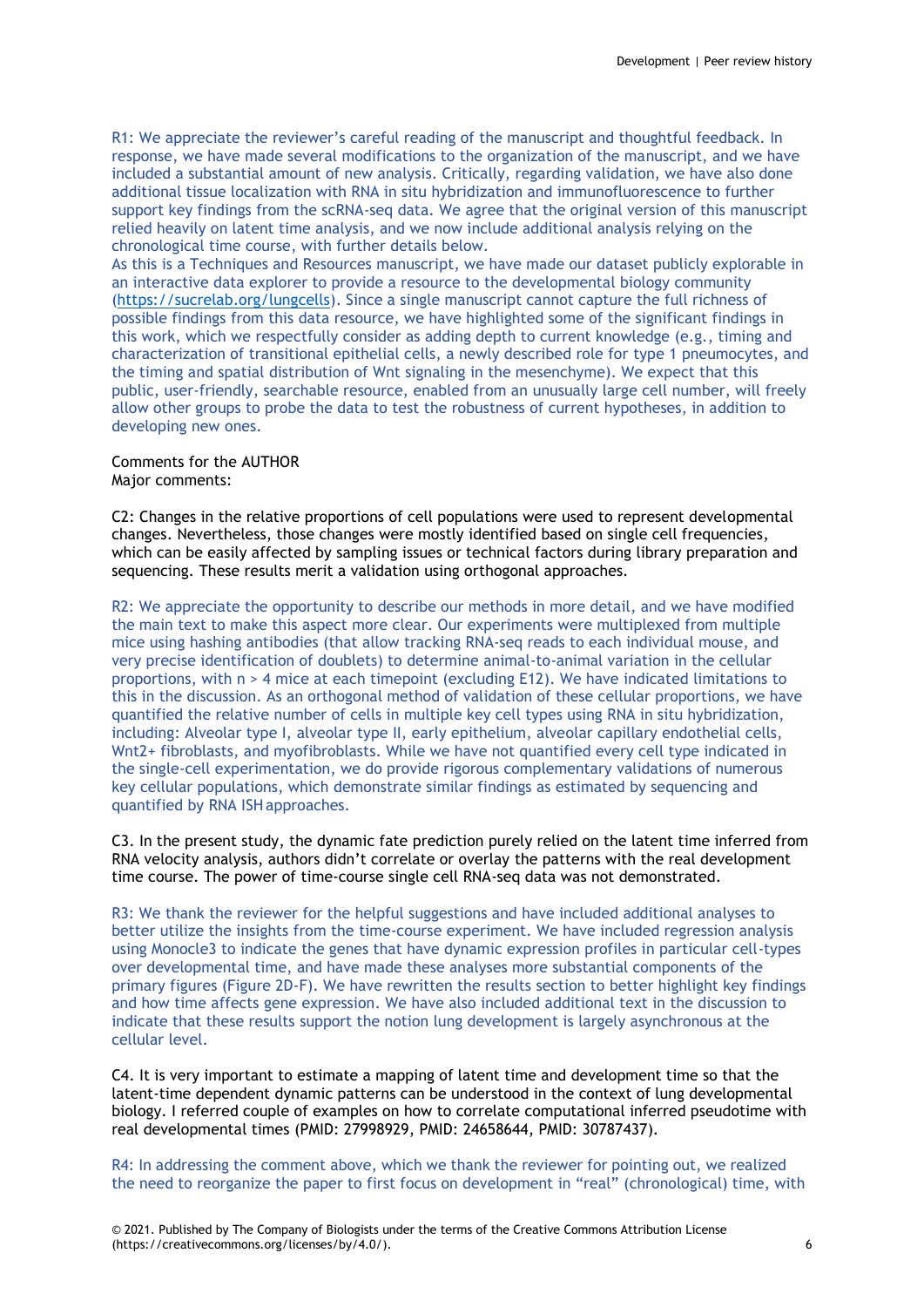a supporting use of latent time analysis to support specific cellular trajectories or developmental programs. Furthermore, we have added Supplementary figure 6 indicating that while latent time broadly correlates with real time, the two metrics do not always correlate. We posit that this is indicative of the fact that cellular developmental trajectories (cellular maturation) may occur asynchronously among the different cell-types and cell-fate transitions.

C5. Figure 1 displayed UMAP embedding of 22 annotated cell-type within three major lineages. There is no brief description regarding how those cells are defined and what are the key markers were used. Some information can be found in the supplemental files. But it is difficult for readers to follow when reading the main text. A dot plot of representative markers for each cell type in Fig 1 will be helpful. Fig 1D highlighted cells from each time point in red. I noticed that epithelial cells mostly appear after birth which is inconsistent with previous studies, probably due to the sampling or technical issues.

R5: We are grateful for this feedback. In response, in figure 1 we have included a dotplot indicating key marker genes for these 22 annotated cell-types. We have revised the plots indicating the number of cells at each timepoint to highlight the fact that epithelial cells are present at all sampled timepoints but tend to be more homogenous and cluster close together in the prenatal timepoints. We have attempted to provide further clarity in Supplemental Table 2 indicating relative numbers of every cell-type across development.

C6: The accuracy of the latent time prediction and interpretation is questionable.

• In Figure 2. The authors stated "Latent time (an estimate of a cellular maturity based on RNA velocity). From the expression patterns of Hopx and Sftpc in Fig. 2B-C, can one infer that AT1 is the most mature and AT2 is the least mature cells in the epithelial lineage? This seems to conflict with Fig. 2A which shows that there are more AT2 cells from later development timepoints. Would it be possible that the latent time estimation was affected by cell clustering? In Fig 2C, the expression pattern of Sftpc decreasing with the latent time which is inconsistent with the Sftpc RNA/protein expression patterns reported by other mouse lung development time course studies (PMID: 27602285; PMID: 11970905; PMID: 29516783), which showed expression of Sftpc RNAs was increased along with developmental time and reached a plateau postnatally.

R6: We have revised the figures and text to provide more clarity about our interpretation of latent time. We intended to use the latent time analysis to indicate which cell-types may give rise to other cell-types. That is to say, the data suggest that some of the AT2 cells had transcriptional profiles indicating an increase in AT1 markers and a decrease in AT2 markers. In other words, some AT2 cells may have the capability of becoming AT1cells.

However, this does not indicate that as all AT2 cells mature, they are obligated to decrease Sftpc expression and become AT1 cells. Indeed, we have now clarified that we observe a relatively low number of AT2 cells that exist in the intermediate states, which suggests that this process is either somewhat rare or temporally quick. This analysis does not preclude prior work indicating that AT2 cells themselves may make increased Sftpc over time, and that the number of AT2 cells increases over time. We have clarified the text to more clearly indicate the findings and limitations of the latent time-based analysis.

C7: For Figure 5. Authors stated "Analysis of RNA velocity and cell trajectory mapping suggested that the prenatal proliferating myofibroblasts predominately self-renew, but also have a possibility of becoming Wnt2+ fibroblasts. Cell fate analysis did not identify a common mesenchymal progenitor population, suggesting that some degree of mesenchymal fate specification occurs earlier than E12.". Not sure I could agree with the interpretation. Fig 5B indicated that Proliferating Wnt2+ FB is likely served as a common mesenchymal progenitor, has the potential to become Wnt2+ fibroblasts, Adventitial fibroblast, and Myofibroblast; similar to the PMP (proliferative mesenchymal progenitor) population identified and reported in previous studies (PMID: 27998929, PMID: 29590628).

R7: Given the apparent bifurcation of the mesenchymal cells into the Wnt2+ and myofibroblast populations we were hesitant to indicate a specific common progenitor population in the absence of additional evidence. We have added text to indicate that some of the cells (especially at early timepoints) have expression patterns similar to the PMP cells that have been previously identified,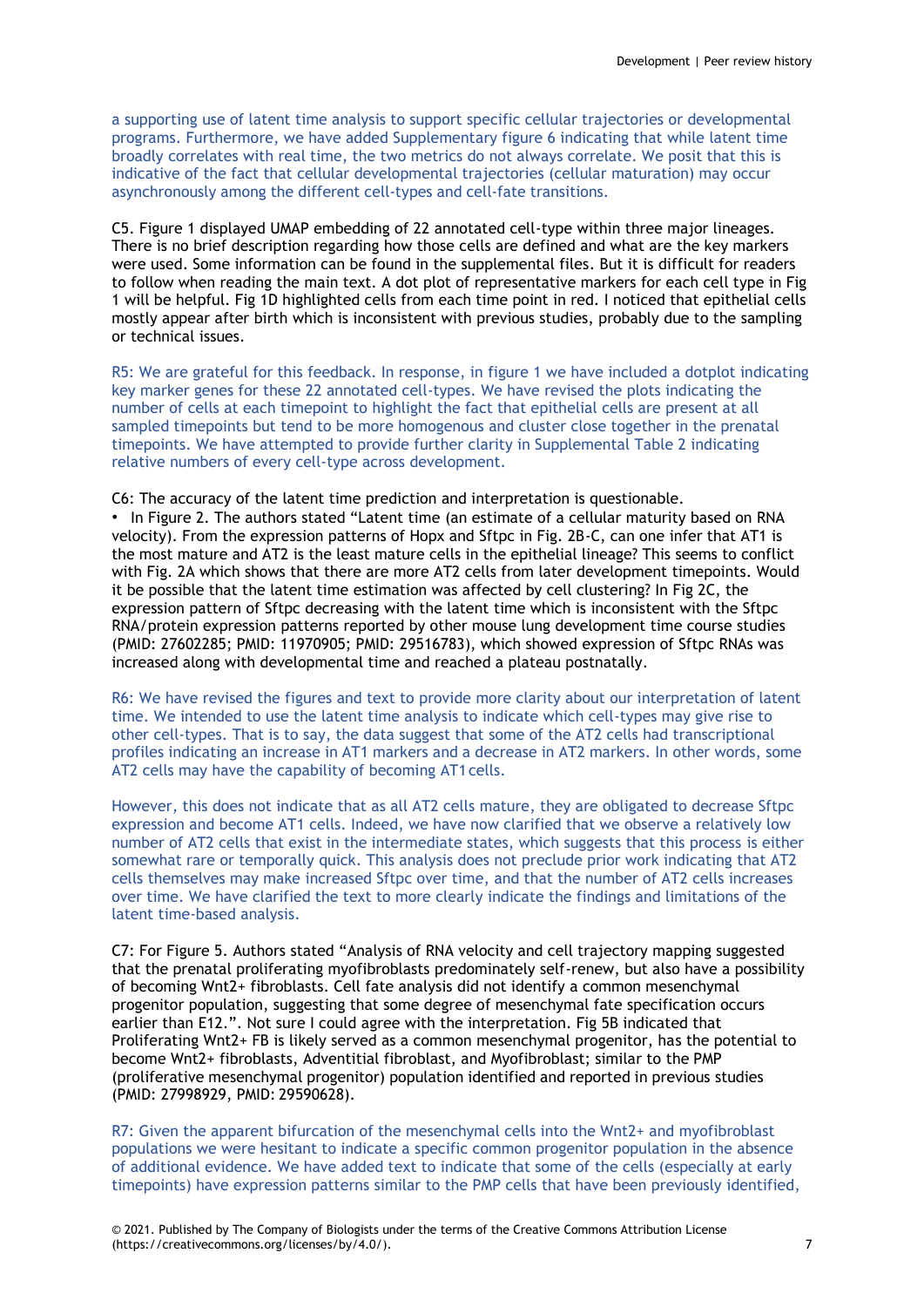and we have performed a Jaccard analysis to quantify this similarity. Because our analysis demonstrates these cells are expressing distinguishing markers of myofibroblasts or Wnt2+ FBs, we remain hesitant to indicate that these are a generic progenitor population, but have added the possibility to our discussion. Given the suggestion from RNA velocity analysis that these cells may give rise to each other, it seems probable that a highly adaptable population of progenitor fibroblasts is represented in the single-cell dataset, and we have indicated this probability (with some qualifiers) in the revised discussion.

C7. A major finding in the present work is the role of AT1 cells in elastin assembly and extracellular matrix organization. Nevertheless, the authors only showed the expression of Fbln5 and components of the base membrane in AT1 cells. Those markers showed relative enrichment in AT1 than AT2, but those are not very selective or abundantly expressed markers to represent the mode of action of AT1 cells. No data or further analysis to support that the expression of these genes in AT1 cells contribute to the establishment of the elastin network.

R7: We have highlighted additional basement membrane components in Figure 6 and separated the genes into those involved in basement membrane and ECM and those involved in elastin assembly. Additionally, in this figure, we have compared expression of AT1 cells with other alveolar epithelium to demonstrate that expression of Col4a3, Col4a4, and Flbn5 is relatively specific to AT1 cells. We have revised the text to focus less on elastin specifically, and instead highlighted the potential role of AT1 cells in production of several components of the basement membrane. In addition to staining for Fbln5, we have found that the expression of Lama3 (Laminin alpha 3, a component of Lamanin-332) occurs in AT1 cells. Indeed, in the lung parenchyma, AT1 cells appear to be abundant expressors of both Fbln5 and Lama3. While expression of Fbln5 and Lama3 is not restricted to AT1 cells, they do exhibit increased expression. This is quantified in both the sequencing data and by RNA in situ hybridization in Figure 6.

C8: A "primordial cell" was identified at early time points and was defined by the expression of Mdk (page 6). Is there any literature or other evidence to support this cell identity associate with this marker? My understanding of MDK is not an epithelial marker in general, it is more enriched in lung mesenchymal cells such as fibroblast and myofibroblast. During lung development, Sox9+/Id2+ distal lung tip progenitor cells give rise to AT1 and AT2 cells. Are the "primordial cells" Sox9+/Id2+ cells?

R8: We chose to highlight the expression of Mdk in the early epithelium exactly because it was unexpected. Staining by RNA in situ hybridization indicates that not only is Mdk expressed in Epcam+ cells, it appears to be enriched in Epcam+ cells. The sequencing data further indicates that these early epithelial cells are Sox9 and Id2 positive. These additional markers of these early cells have been indicated in the text and supplementary figures.

C9:I have similar concerns about how the transitional epithelial cells were defined, why choose Cdkn1a (Cyclin Dependent Kinase Inhibitor 1A) as the representative marker? Cdkn1a is not a selective marker for epithelial cells, it is more enriched in immune or endothelial cells.

R9: In response to this feedback and the feedback from other reviewers, we have updated the text to indicate that these transitional epithelial cells are highly similar to epithelial cell-types seen during repair in the bleomycin model of induced injury in adult mice, and we performed a Jaccard index analysis to quantify that similarity in Figure 3. In the bleomycin injury model, these cells have been termed alveolar differentiation intermediate (ADI) or Krt8+ cells (Strunz et al. Nature Communications 2020). We have updated the discussion to explain that in our data, Cdkn1a appeared to be a specific marker by the scRNAseq data, and so we used it as a marker gene. Cdkn1a is a gene that is also enriched in the ADI, pre-alveolar type 1 transitional state (PATS), damage-association transition progenitors (DATP) and Krt8+ cells that have been previously observed (Kobayashi et al Nature Cell Bio 2020, Choi et al Cell Stem Cell, 2020). Because these cells have no apparent unique positive identifier (exclusive to these cells), we have done additional staining using PanCK antibodies to further support the observed expression pattern in epithelial cells. In addition, to characterize the transitional cells more fully, we have performed analysis of the spatial distribution of the transitional cells indicates that they are often found within 10 μm of AT2 cells, and they are somewhat cuboidal in shape.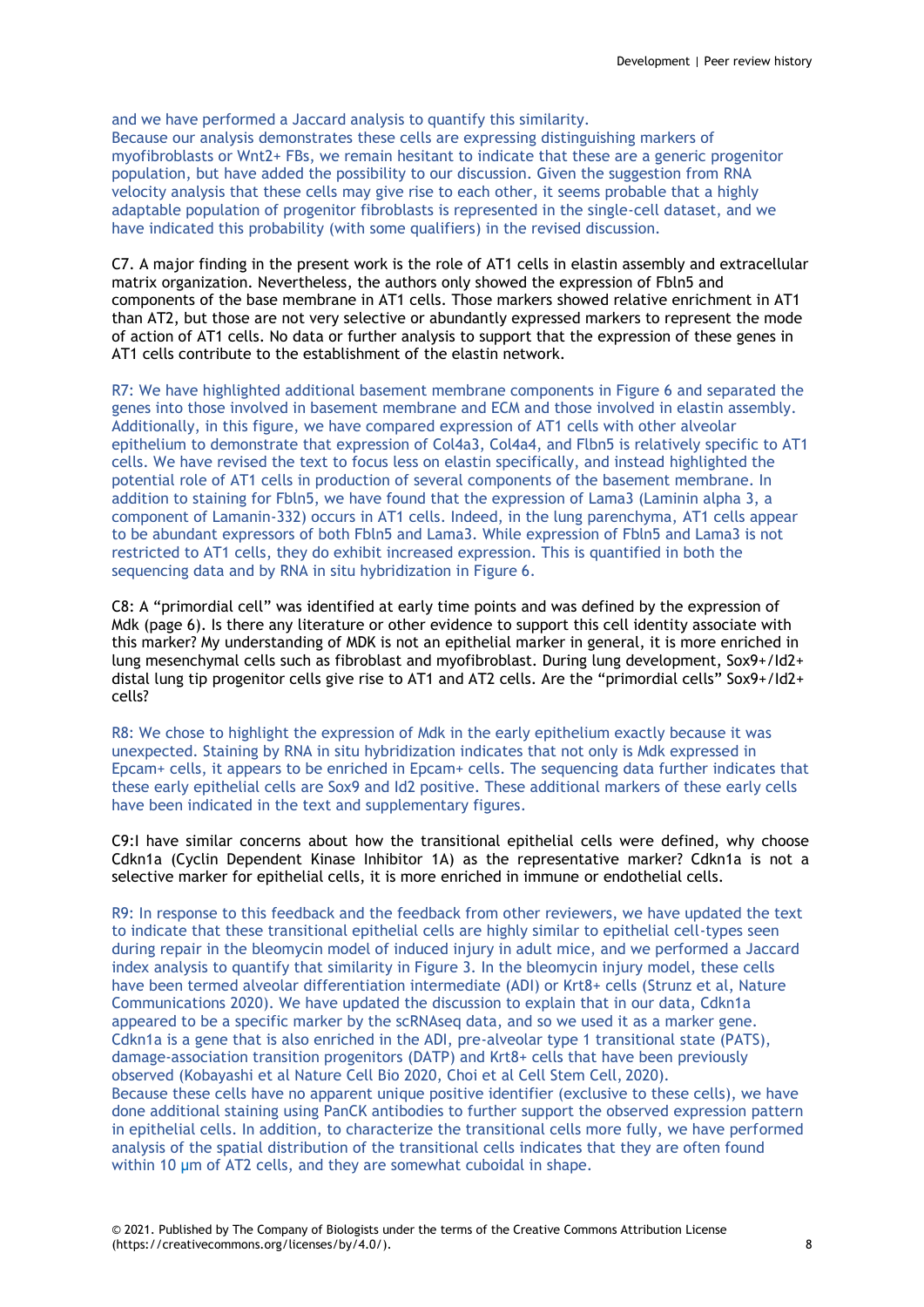C10: Figure 4D plotted Kdr expression increased in Car4+ population with the latent time. Kdr is a pan marker for endothelial cells, express in both Car4+ (aCap) and miEC (gCap) if I interpreted correctly. It is more relevant to plot Car4 and Car4+Pecam1+ expression here so we can related to the Fig 4F IH validation.

R10: While most endothelial cells express a low amount of Kdr, Car4+ aCap endothelial cells express increased levels of Kdr as evaluated by RNA in situ hybridization and quantified in Figure 4 I-J.

Some of the statements in the manuscript need data to support: C11: Figure 7. "At E18, the lung epithelium is composed of indistinct cell types that are very rare or absent in adulthood" Maybe morphologically different than cells in adulthood, at the transcriptomic level, the cell types are quite similar at E18 and PN3.

R11: This is a typographical error in the figure, which should read "E15" not "E18", We have fixed the typo in the figure as we intended to indicate E15. At E15, the epithelium does not strongly express markers of mature AT1 or AT2 cells.

C12: On page 14, "Our analysis found expression of laminin-332, …, is high at E18 in AT1 cells and continues through development." Please show the AT1 time course of the gene.

R12: We have reformatted figure 6 to more clearly indicate the findings by separating out basement membrane components from elastin components and to show the time-course of the three genes that comprise laminin-332 (Lama3, Lamb3, Lamc2). We have also performed RNA- ISH to show a time-course of *Lama3* expression in Hopx+ AT1 cells.

C13: On page 16, "The transitional epithelial cells, which we identified as Cdkn1a+, are similar to epithelial cells previously described in lung organoids as alveolar type 1 transitional cell state (PATS), Krt8+ transitional cells, and the damage associated transient progenitor (DATP), …" No data or evidence to support these similarities. Does the Cdkn1a+ transitional epithelial cell in present work share similar marker or signature genes with PATS, Krt8+, or DATP cells? Does Cdkn1a express in PATS, Krt8+, or DATP cells?

R13: We appreciate this comment, as it inspired a reanalysis of our data to place it in the context of other studies of transitional epithelial cells during injury. By Jaccard index analysis, our transitional epithelial cells share many common features of previously described DATP / ADI/PATS / Krt8+ cells (including *Cdkn1a* expression), one of the first times these kind of cells have been described during normal development. We have added additional comments of the similarities in the discussion.

C14: Fig 3 showed co-staining of Sftpc+Hopx+Cdkn1a+ transitional cells. Is it the bipotent cells identified by Desai et al. at E18.5 (PMID: 24499815) or AT1/AT2 cells identified by Guo et al at PND1 (PMID: 30604742)?

R14: Based on the Jaccard analysis indicated above, we conclude that the 'transitional' cells are similar to both the AT1/AT2 cells identified by Guo and the bipotent cells identified by Desai. Interestingly, these cells also show some similarity to DATP, PATS, and ADI cells, as noted above. This has been determined by calculating Jaccard indices based on the marker genes described in this study and others and is now shown in Figure 3D.

C15: Authors mentioned several places of lipofibroblasts population appears later in development, please provide umap of the cell cluster along the development course.

R15: Unsupervised clustering of the developmental data did not identify a separate lipofibroblast cluster per se, but rather that cells expressing Tcf21 and Plin2 appear at ~P0 within the Wnt2+ fibroblast population. This finding has been indicated in the text and supplementary figures. We attribute the lack of a distinct lipofibroblast cluster to the fact that the cells are all clustered together in the context of mature and immature cells over developmental time – we believe that this approach is a strength in that it helped highlight groups of cells that share the same features over time.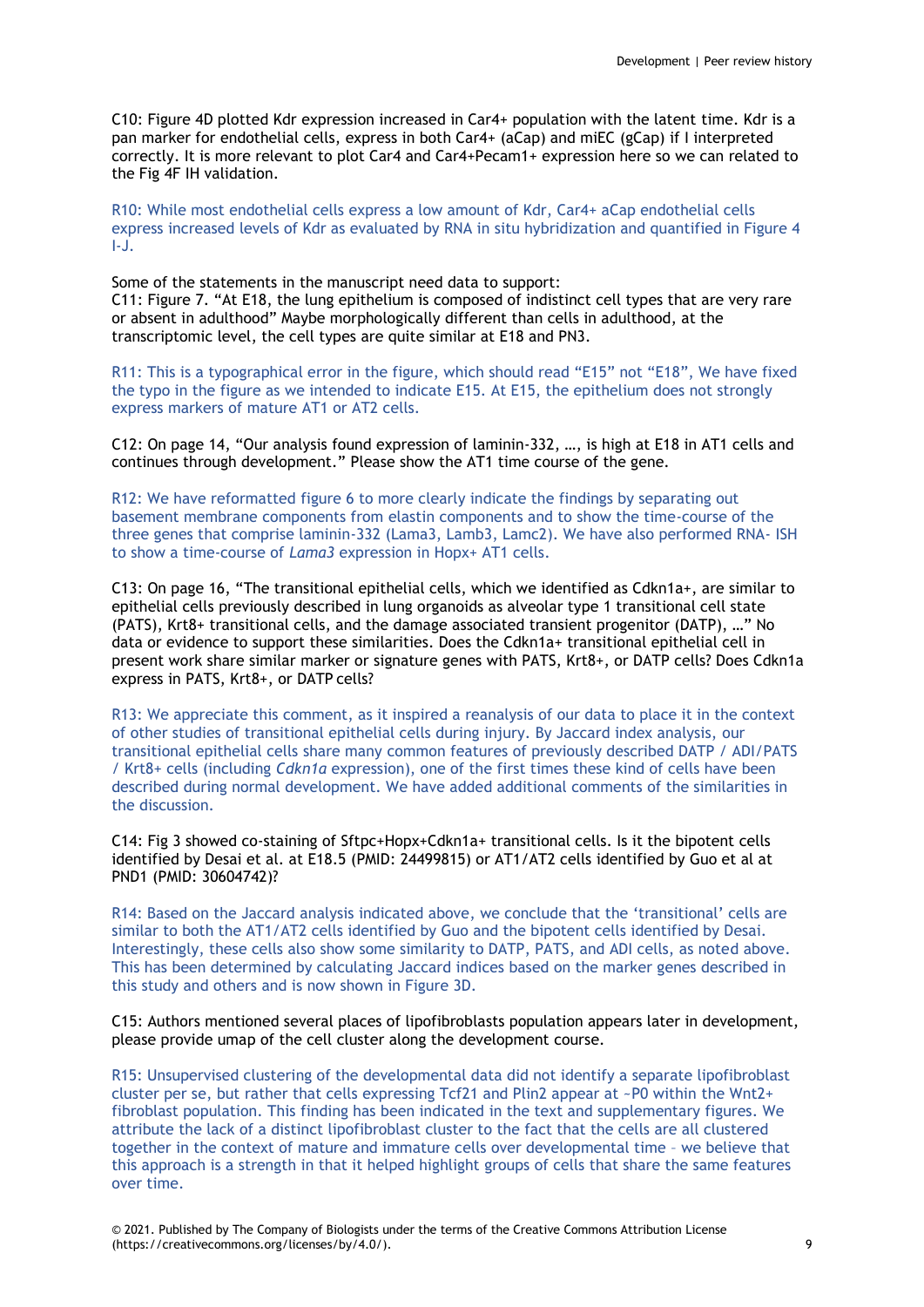C16: Minor:

R16: All minor issues have been addressed as described below.

Fig. 2B-C, the direction of latent time needs to be specified. An arrow and relative scale has been added.

Page 16, Flbn5 should be Fbln5

This error has been corrected.

Page 17, Kdr4 should be Kdr.

This error has been corrected.

Page 20, the last sentence, this cell filtering criterion is not clear: "<0.5% 10% mitochondrial mRNA"

The second '10%' is repeated and has been removed.

The scVelo analysis needs to specify which approach was used to estimate RNA velocity. We have indicated that dynamical modeling was used.

Page 21 : "Cell clusters with containing non-physiologic marker combinations, i.e.

Epcam+/Pecam1+, were dropped at this stage". Not sure how many combinations of Markers were checked for this purpose. It will be more efficient to run a doublet check using programs such as Scrublet or DoubletDecon.

Preliminary testing indicated that Scrublet and DubletDecon performed poorly on this dataset. Therefore, we have applied rigorous doublet removal using the following strategy: We utilized the fact that our sequencing experiments included four mice that were individually identified with oligo-tagged antibodies (cell hashing). Using this approach, we removed clusters composed of cells containing multiple hashtags (doublets from different mice). While this approach may miss heterotypic doublets from the same mouse, it is expected to remove most of the doublets in the dataset. After this step, we removed any residual Epcam+/Pecam+ cells, however this was the only noted non-physiologic marker combination noted. This detail has been added to the methods section.

## **Reviewer 2:**

C17: Negretti et al used longitudinal 10x based scRNASeq to generate a dynamic portrait of the cell state transitions in mouse lung development. They depleted CD45+ leukocytes and thus focused the analysis on epithelial, stromal and endothelial cell lineages. The authors use some of the newer pseudotemporal/RNAvelocity analysis methods (scVelo/CellRank) to explore the time resolved data and point out transitional cell states. The data generated is of high quality and provides an important resource for the community. However, the study remains descriptive throughout and the recently published dataset by Zepp/Morrisey (https://pubmed.ncbi.nlm.nih.gov/33707239/) provides a very similar dataset with more in depth analysis and follow up. It would be of value to compare and **possibly integrate the two datasets** and identify complementary aspects.

R17: We appreciate the reviewer's careful reading of the manuscript and thoughtful feedback. We have made several modifications to the organization of the manuscript, included a substantial amount of new analysis, adding an E16 timepoint to the scRNA-seq study, and additional tissue staining to further support key findings. In addition, we have made our dataset publicly explorable in an interactive viewer to better provide a resource to the lung community (https://sucrelab.org/lungcells).

We agree that the Zepp/Morrisey dataset (published after the initial submission of this manuscript) provides an opportunity for integration with our own dataset. We have downloaded the Zepp/Morrisey raw data and integrated it with our own time series. We have added this integration and joint analysis to the discussion and included cell-type identification comparisons in a supplementary figure. One of the central findings in our work is that AT1 cells express genes critical to establishing the basement membrane and elastin assembly, and this finding is independently validated in analysis of the Zepp/Morrisey dataset.

# Reviewer 2 Comments for the Author: Comments:

C18: The authors point out that there is `there is tremendous coordination and interaction between epithelial, mesenchymal, and endothelial cells at every time point´. They do however not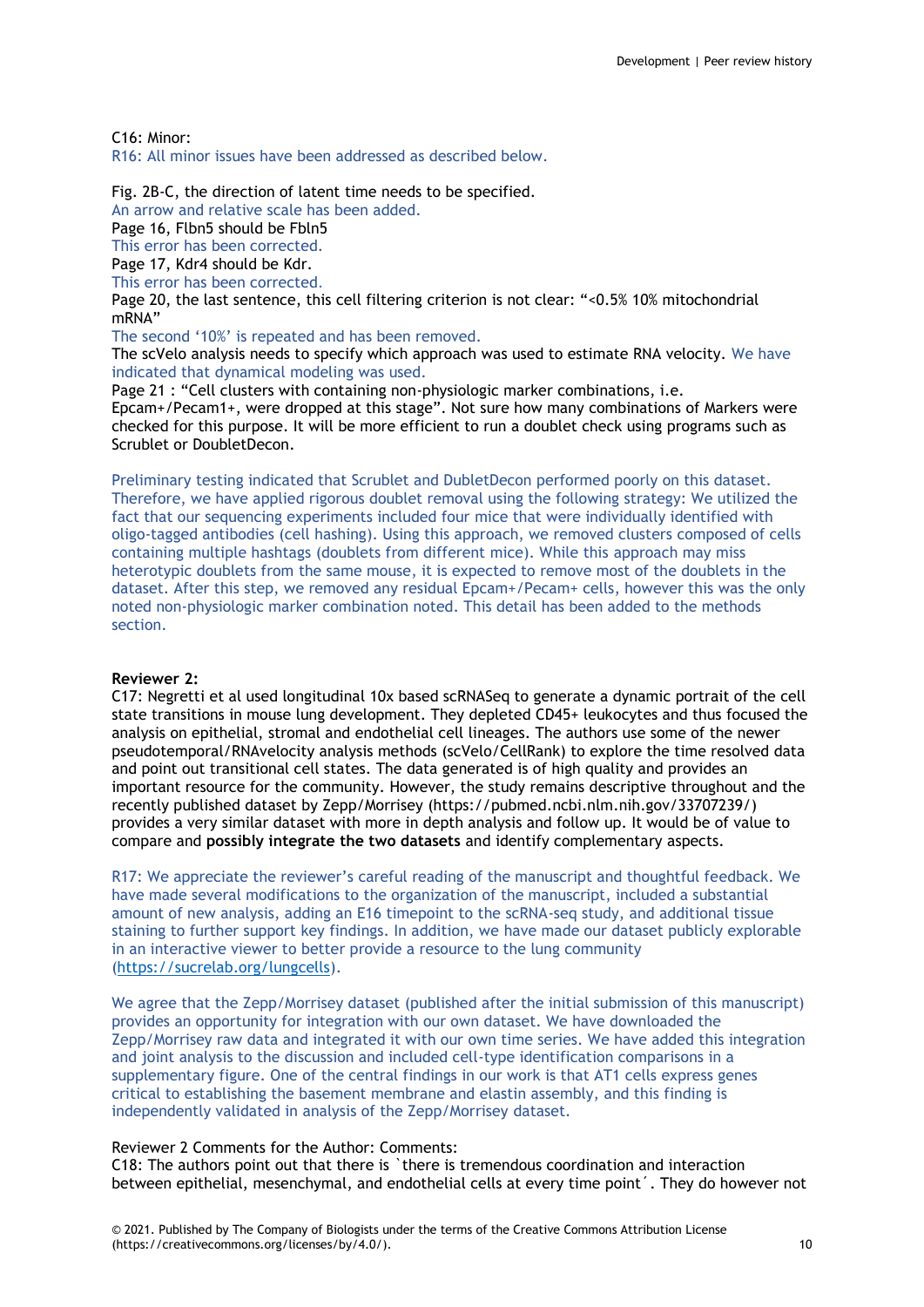analyze this at all. Can they use cell-cell communication analysis tools such as Niche-NET to predict important mediators of the coordinated process of alveolarization?

R18: We have taken your suggestion and applied Niche-NET to the data to explore the potential ligands and downstream signaling pathways that are involved in development. To further utilize the time-course nature of the experiment, we have opted to specifically explore ligands that have expression patterns that change with developmental time. The results section and supplemental figures have been updated with this information.

C19: The discussion around specific ECM contribution by AT1 during alveolarization is interesting, however also descriptive and focused on cherry picked examples. Can the authors perform a more systemic analysis of the evolution of ECM during lung development and assess/visualize the contribution of individual cell types? For instance the BM between AT1 and aCAP (Car4+) is likely generated by a mixed contribution of both cell types. How does this occur in time and space during development? Some follow up both on the analysis and experimental side would be very relevant here.

R19: To cast a wider net for ECM interactions, we have added additional genes to this dataset, including a large collection of ECM genes that are not expressed in AT1 cells (shown in the supplement). To further address the specific timing of these cells in the context of saccular stage development, we have added an additional E16 timepoint to the sequencing experiment and we have shown the time course of AT1 expression of these genes in Figure 6 and Supplemental Figure 8.

To further clarify the cells that express basement membrane components at the AT1 / aCap barrier, we have focused on expression of Collagen 4. RNA In situ hybridization indicates that AT1 cells make Col4a3 while aCap cells make Col4a1. Additional information about ECM expression patterns in aCap cells is included in the supplement. We agree that the larger question about the specific functional roles and source of the shared basement membrane between AT1 and aCap cells is important, however, further mechanistic studies into the mechanisms of this interaction are beyond the scope of this paper.

C20: The authors discuss that the transitional cell state in alveolar epithelium is similar to the recently discovered intermediate state (PATS, Krt8+ADI – authors use a wrong reference, DATP). Can they show some quantitative analysis (e.g. matchScore) to which extend this is the case? How does this intermediate differ in ECM expression compared to primordial, AT2 and AT1?

R20: We agree with the reviewer that the 'transitional cells' that we identified during development are similar to the DATP / PATS / ADI cells identified following injury in an adult mouse. To address this comment specifically, we applied a Jaccard index (the algorithm used by matchScore) to quantify the similarity between the transitional cells in our dataset and the transitional cells identified in these other studies, indicating a high degree of similarity (Figure 3). We have also used this analysis to quantify the relative similarity to the AT1/AT2 cells identified by Guo (PMID: 30604742) or the and bipotent progenitors identified by Desai (PMID: 24499815).

In terms of ECM expression, we have added data about the expression of ECM associated genes in all of the alveolar epithelial cells to Figure 6. To highlight additional expression patterns in the transitional cells, we have added dotplots to the supplementary information.

C21: Nomenclature of vasculature: important to use consistent nomenclature or at least refer to other publications and identify corresponding cell labels: miEC is likely gCAP and Car4+ the aCAP in https:/[/www.nature.com/articles/s41586-020-2822-7.](http://www.nature.com/articles/s41586-020-2822-7) Can the authors make correspondence of cell identities in other important work more clear for all cell labels throughout the study (maybe a supl table)?

R21: We have adjusted the nomenclature to indicate aCap and gCap. Further, we have done extensive comparisons to the cell types called in other studies as indicated above using Jaccard index analysis.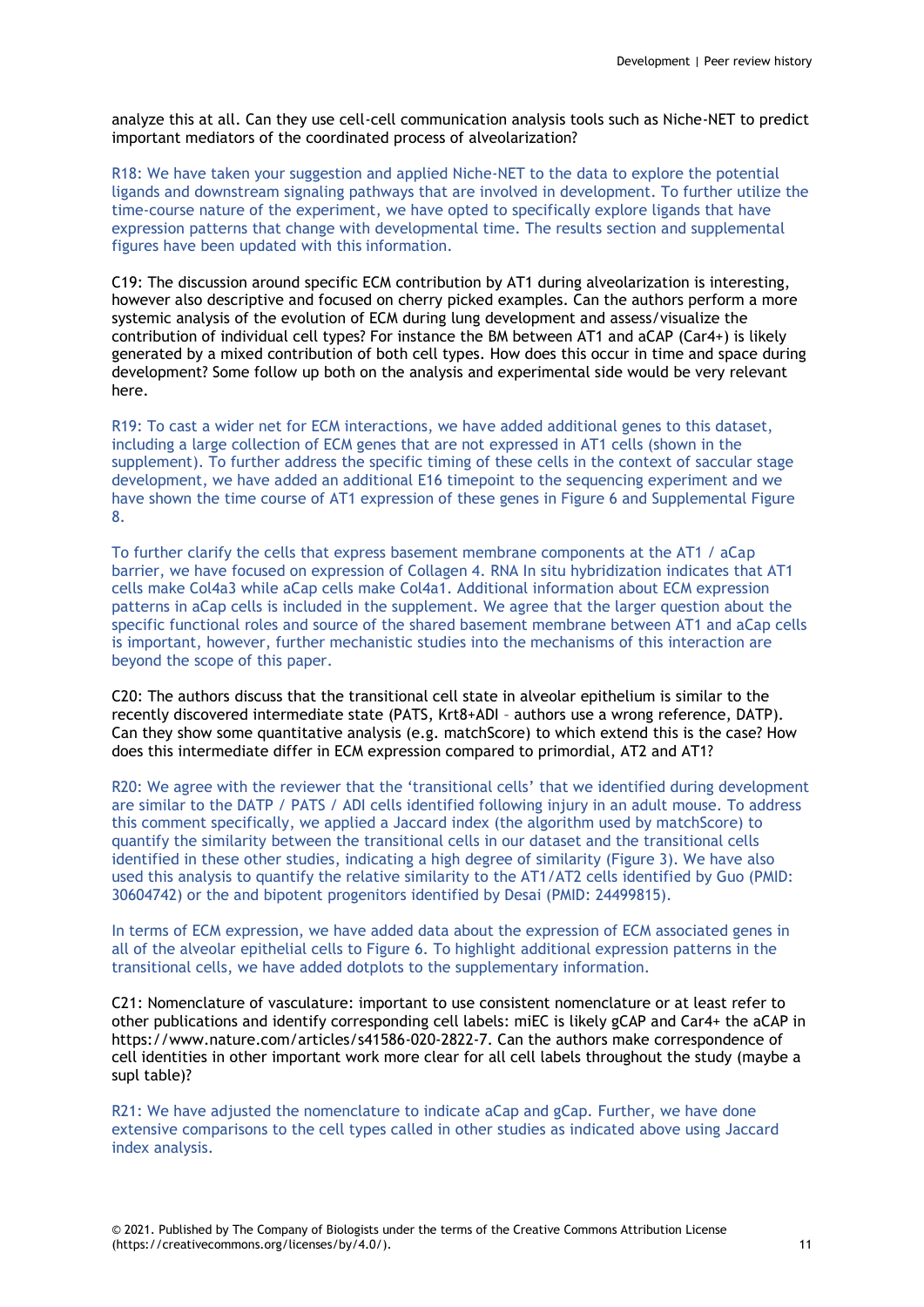# **Reviewer 3:**

Reviewer 3 Comments for the Author:

C22: In this manuscript, Negretti et al. combine scRNA-seq with RNA-in situ hybridization and RNA velocity to assess mouse lung development from E12 to P14, focusing on epithelial, mesenchymal, and endothelial cells. They confirmed the presence and kinetics of previously described Car4 endothelial cells, provided some clarity to Tgfbi/Wnt5a myofibroblasts and Wnt2 fibroblasts, and implicated a role of AT1 cells in extracellular matrix production. Most notably, they suggested a population of transitional epithelial cells that are predicted to come from either primordial or AT2 cells and become exclusively AT1 cells. Although their scRNA-seq data were carefully analyzed and confirmed with RNAscope, such data are readily available from other sources within the field. Considering the journal's guidelines "Techniques and Resources Articles or Reports describe a novel technique, a substantial advance of an existing technique, or a new resource that will have a significant impact on developmental biology research", **we feel it is necessary to further confirm the existence of epithelial transitional cells and show their fate, which is the novel biology introduced in this manuscript**.

R22: We appreciate the reviewer's careful reading of the manuscript and thoughtful feedback. We have made several extensive modifications to the organization of the manuscript, included a substantial amount of new analysis, adding an E16 timepoint to the scRNA-seq study, and additional tissue staining to further support key findings. In addition, we have made our dataset publicly explorable in an interactive viewer to better provide a resource to the lung community (https://sucrelab.org/lungcells), in keeping with the spirit of a Techniques and Resources Article. We have characterized the transitional epithelial population in greater detail by spatial analysis, and we have used Jaccard index analysis to demonstrate the similarity and differences with this population in our manuscript and transitional populations of epithelial cells identified in other studies, placing this biological discovery in context with other work in lung injury and development, with additional details below.

C23: RNAscope validation of transitional cells is not convincing. For example, how was the total number of epithelial cells obtained in Fig. 3G. The automatic HALO analysis in Fig. S6D included non-epithelial cells, which would be more problematic in later lungs as cells adjacent to the alveolar lumen are often not epithelial. It is necessary to include a pan-epithelial marker such as Nkx2-1, Epcam, or Ecadherin. It would also increase confidence to show the proportions of all 4 epithelial cell types (primordial, AT1, AT2, and transitional) over time and see if they match those from scRNA-seq.

R23: We appreciate the feedback and have done additional experiments to characterize the transitional epithelial population at the tissue level. To address the concern about specificity of determining epithelial cells, we have stained the tissues with a pan-cytokeratin antibody in addition to RNA in situ hybridization with *Cdkn1a* and Sftpc. Analysis of the spatial distribution of the transitional cells indicates that they are often found within 10 μm of AT2 cells, and they are often somewhat cuboidal in shape. Quantification of cellular numbers by RNA in situ hybridization of epithelial cells has supported the proportions of epithelial cells as determined by the scRNA sequencing experiment. Furthermore, we have taken advantage of the fact that our experiments were multiplexed from multiple mice using hashing antibodies to determine animal- to-animal variation in the cellular proportions in n > 4 mice at each timepoint (excluding E12).

C24: A related technical validation of the HALO analysis is to label cell types that are known to be the same (e.g. multiple pan-epithelial probes) or distinct (e.g. epithelial vs endothelial vs mesenchymal probes) to show the false positive and negative rates. In general, more experimental and analysis details are needed for RNAscope in the Methods.

R24: To address the level of specificity in the HALO analysis, we have calculated the fraction of cells that are determined to be both Wnt5a+ (myoFB) and Sftpc+ (AT2) in addition to both Tgfbi+ and Wnt2+. These are gene combinations that are not expected biologically, and aren't present in the sequencing data. We found that the false positive rate was less than 1% on average. These false-positive data are now included in the supplement.

C25: The significance of the transitional cells and hence this Resources study hinges on their predicted AT1 fate and not just the result of imprecise transcriptional control of cell type markers.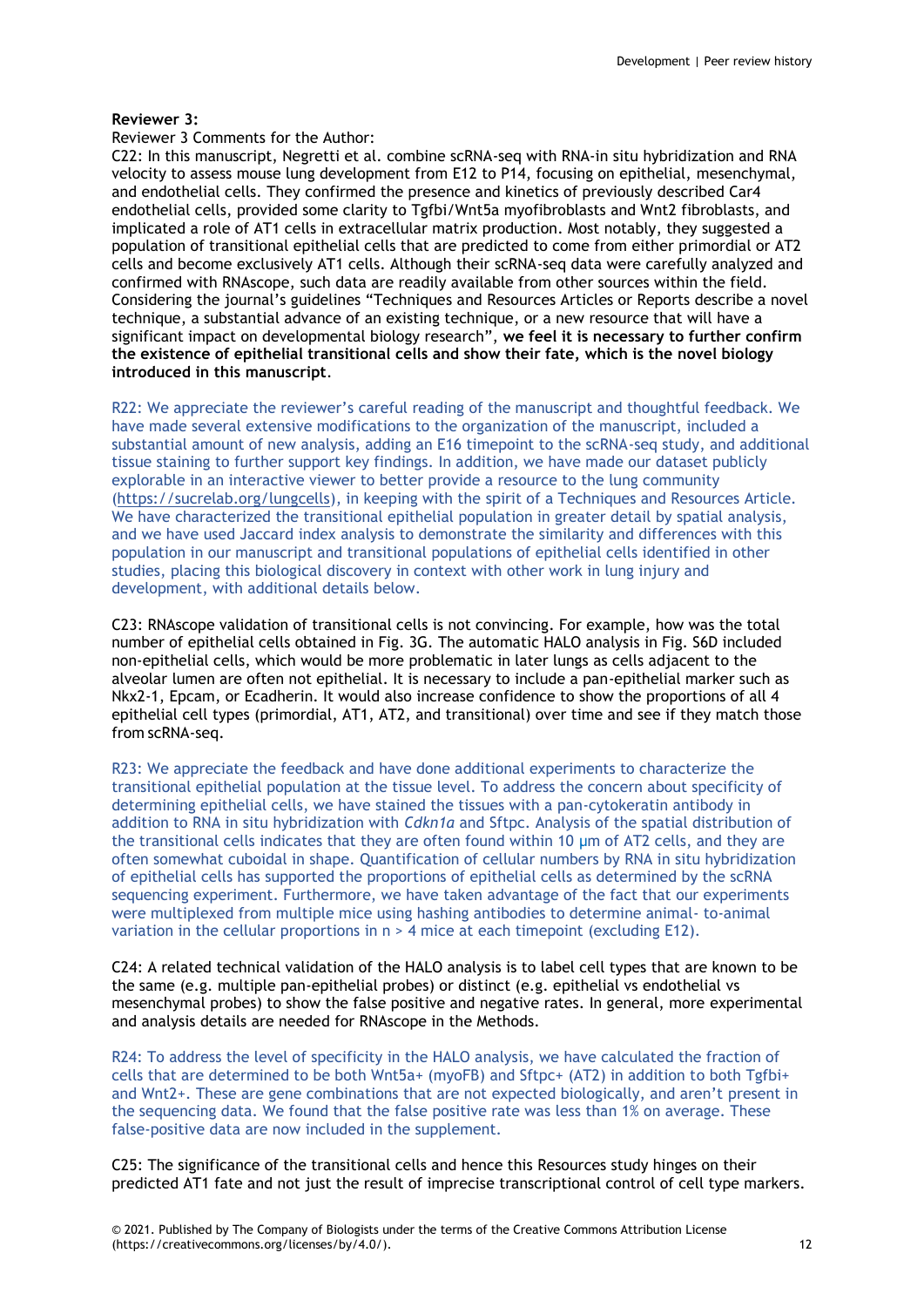## **In the absence of Cdkn1a driver, one would like to see lineage-tracing experiments with Sftpc-CreER; Hopx-flp**. The labeled cells are expected to be Cdkn1a+ve and become AT1 cells.

R25: We have updated the text to indicate that these transitional epithelial cells are highly similar to epithelial cell-types seen during bleomycin induced injury of adult mice. These cells have been termed DATP, PATS, and ADI + cells. There have been extensive lineage labeling experiments described for these cells after injury and we've leveraged that to include additional discussion about these cells and their likelihood of developing into AT1 cells. While our Jaccard index analysis shows that these cells have been described before in adult injury, this study is of the first to identify them in a developmental context. In addition, the augmentation of our time series with an E16 timepoint further helps characterize the evolution of these cells during developmental time.

We are extremely interested in these cells as a matter of understanding the correlates between development and injury in the lung epithelium and have considered/evaluated a number of strategies to lineage-trace these cells. We suspect that the proposed dual-recombinase-based lineage tracing, while elegant, will unfortunately not answer this question as our transcriptomic data do not suggest coincident high-level gene expression of both *Sftpc* and Hopx in these transitional cells – we doubt this strategy would efficiently label transitional cells. Further, the Hopx proposed driver is likely to be problematic given that Hopx is less specific at earlier timepoints, both in our data and in the work of others (Zepp et al, 2021). Additional experimental models, including developmental injury, are likely needed to understand the role of these cells in a satisfactory manner, and we believe this work is critical but beyond the scope of this manuscript.

C26: Additionally, the authors state that "the Wnt2+ fibroblasts becoming more randomly distributed around alveoli and the myofibroblasts becoming less aggregated over time (Figure 5D)". The text was written in a way to imply active migration, but the dispersion could be simply the result of the lung growing bigger and airspace expansion and could happen to AT2 cells as well. Please clarify to avoid confusion.

R26: The text has been modified to indicate that we are only attempting to describe patterns of localization and we have been more precise with our word choice here. Specifically, we have highlighted the observation that the Tgfbi+ Wnt5a+ myofibroblasts are found clustered together during early lung development, but are often found in isolation later in development.

## C27: Fig. 2H and I: why do a subset of proliferating myofibroblasts have the longest latent time?

We have rewritten the text and analysis to clarify the role of latent time as a marker of cellular maturity (or how long a cell has been present in the tissue). In this context, it is simply an indication that those cells are mature and don't become another cell type.

## C28: Minor points:

R 28: All of these points have been addressed below:

Throughout the manuscript, both Sftpc (correct) and Sfptc (wrong) were used. Figure S4E legend, "and Wnt2 (white, Car4+ cell marker)." There is a typo somewhere. These typos have been corrected.

Methods: "Quality filtering was then used to remove cells with > 10% mitochondrial mRNA, < 0.5% 10% mitochondrial mRNA, and cells with < 700 detected genes." There is a typo somewhere. The second '10%' was included in error and has been removed.

In the introduction of the results, the authors describe their gating scheme for CD45, but do not address the use of Ter119.

The use of Ter119 to remove red blood cells has been addressed.

When introducing the cell populations, the authors introduce epithelial sub-populations with 1 marker, endothelial sub-populations with 3 markers, and mesenchymal sub-populations with no markers. Perhaps the authors can address all markers used to define sub-populations in the body of the text.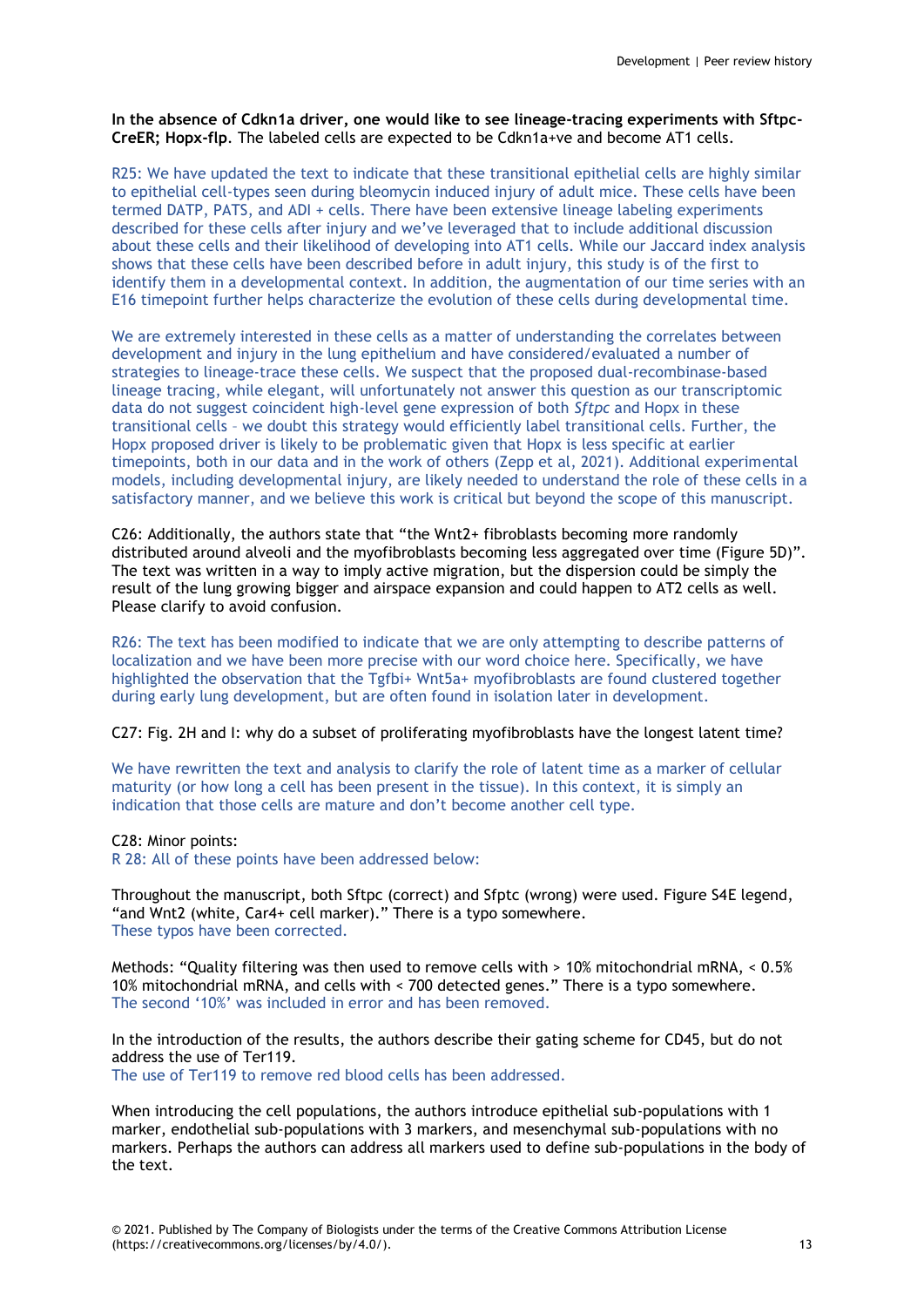## All Marker genes have been addressed more specifically in Figure 1 and in the text.

When the authors list the sub-populations of the three cell populations, they only use numerical lists for endothelial and mesenchymal sub-populations, not epithelial sub-populations. Perhaps they can revise and highlight the epithelial cells also using the numeric list format.

## We have updated the text to have a consistent style.

# Second decision letter

MS ID#: DEVELOP/2021/199512

MS TITLE: A Single-Cell Atlas of Lung Development

AUTHORS: Nicholas M Negretti, Erin J Plosa, John T Benjamin, Bryce A Schuler, A Christian Habermann, Christopher S Jetter, Peter Gulleman, Claire Bunn, Meaghan Ransom, Alice N Hackett, Chase J Taylor, David Nichols, Brittany K Matlock, Susan H Guttentag, Timothy S Blackwell, Nicholas E Banovich, Jonathan A Kropski, and Jennifer MS Sucre

I have now received all the referees reports on the above manuscript, and have reached a decision. The referees' comments are appended below, or you can access them online: please go to BenchPress and click on the 'Manuscripts with Decisions' queue in the Author Area. The overall evaluation is positive and we would like to publish a revised manuscript in Development, provided that the referees' comments can be satisfactorily addressed. Please attend to all of the reviewers' comments in your revised manuscript and detail them in your point-by-point response. If you do not agree with any of their criticisms or suggestions explain clearly why this is so.

We are aware that you may currently be unable to access the lab to undertake experimental revisions. If it would be helpful, we encourage you to contact us to discuss your revision in greater detail. Please send us a point-by-point response indicating where you are able to address concerns raised (either experimentally or by changes to the text) and where you will not be able to do so within the normal timeframe of a revision. We will then provide further guidance. Please also note that we are happy to extend revision timeframes as necessary.

## Reviewer 1

# *Advance summary and potential significance to field*

Many improvements have been made in the revision, including additional data at E16.5, additional tissue localization with RNA in situ hybridization, and immunofluorescence to further support key findings from the scRNA-seq data.

Together with the publicly available dataset and web portal, will be a useful resource to the lung developmental biology community.

#### *Comments for the author*

The revision has addressed most of my concerns, the manuscript quality is largely improved.

## Reviewer 2

*Advance summary and potential significance to field*

the authors have adressed and satisfied all the points I have raised.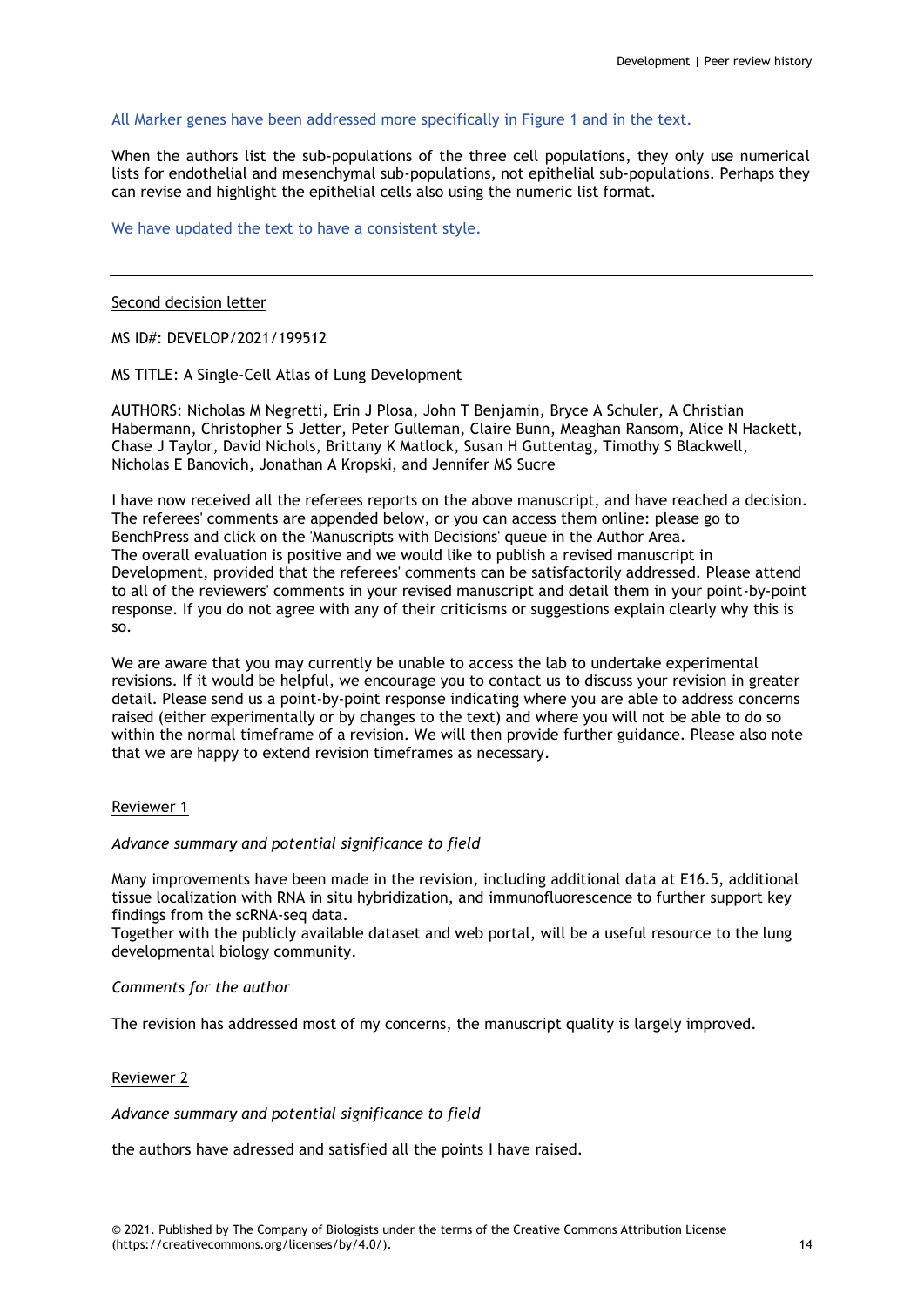## *Comments for the author*

the authors have adressed and satisfied all the points I have raised.

## Reviewer 3

*Advance summary and potential significance to field*

See below.

*Comments for the author*

The revised manuscript has substantially improved, but the evidence for the transitional cells remains weak. Without robust methods to identify them, it is difficult for follow-up studies by others in the field. For example, the UMAP in Fig. 3A does not show transitional cells as a discrete cluster; they are instead embedded within the AT1 cell cluster. Also, their RNAscope validation defines transitional cells as Cdkn1a/Sftpc/Hopx triple positive, but the images (Fig. 3I, S2C) are not convincing, mainly because Cdkn1a dots are sporadic and over many cells. Can they show each channel separately and label negative, single double, and triple cells so that others repeating such an experiment would know how to interpret the data? If stronger evidence is not available, the conclusions about transitional cells need to be significantly softened. A methodological detail needs clarification. Some single-cell samples were enriched via Epcam sorting. It's necessary to state which ones and whether such enrichment affects conclusions about cell proportions.

Fig. 2A and 2B are the same.

The title should include mouse or murine.

## **Second revision**

Author response to reviewers' comments

We are grateful for the editorial board's decision to receive a revision of our manuscript, "A Single-Cell Atlas of Lung Development" (199512). We were especially encouraged by the responses of Reviewers 1 and 2, who were satisfied with our responses to their critiques. At the Editors' request we have 1) made revisions to our manuscript in response to the concerns of Reviewer 3 about our characterization and conclusions about the transitional cell population, 2) generated new UMAPs for pre- and postnatal epithelial cells, which allows for better visualization of the transitional cell cluster, 3) provided single-channel data for RNA *in situ* hybridization and clarification of our analysis of triple positive cells, 4) taken additional high-resolution confocal microscopy images to further spatially localize these transitional cells within the developing lung, 5) made changes to the text and title as requested, 6) responded to all of Reviewer 3's comments in point-by-point detail below. Thank you for your consideration of this revision.

## **Reviewer 1**

Advance Summary and Potential Significance to Field:

Many improvements have been made in the revision, including additional data at E16.5, additional tissue localization with RNA in situ hybridization, and immunofluorescence to further support key findings from the scRNA-seq data. Together with the publicly available dataset and web portal, will be a useful resource to the lung developmental biology community.

#### Reviewer 1 Comments for the Author:

C1: The revision has addressed most of my concerns, the manuscript quality is largely improved.

R1: We are grateful for the helpful feedback and are encouraged by the comments of this reviewer.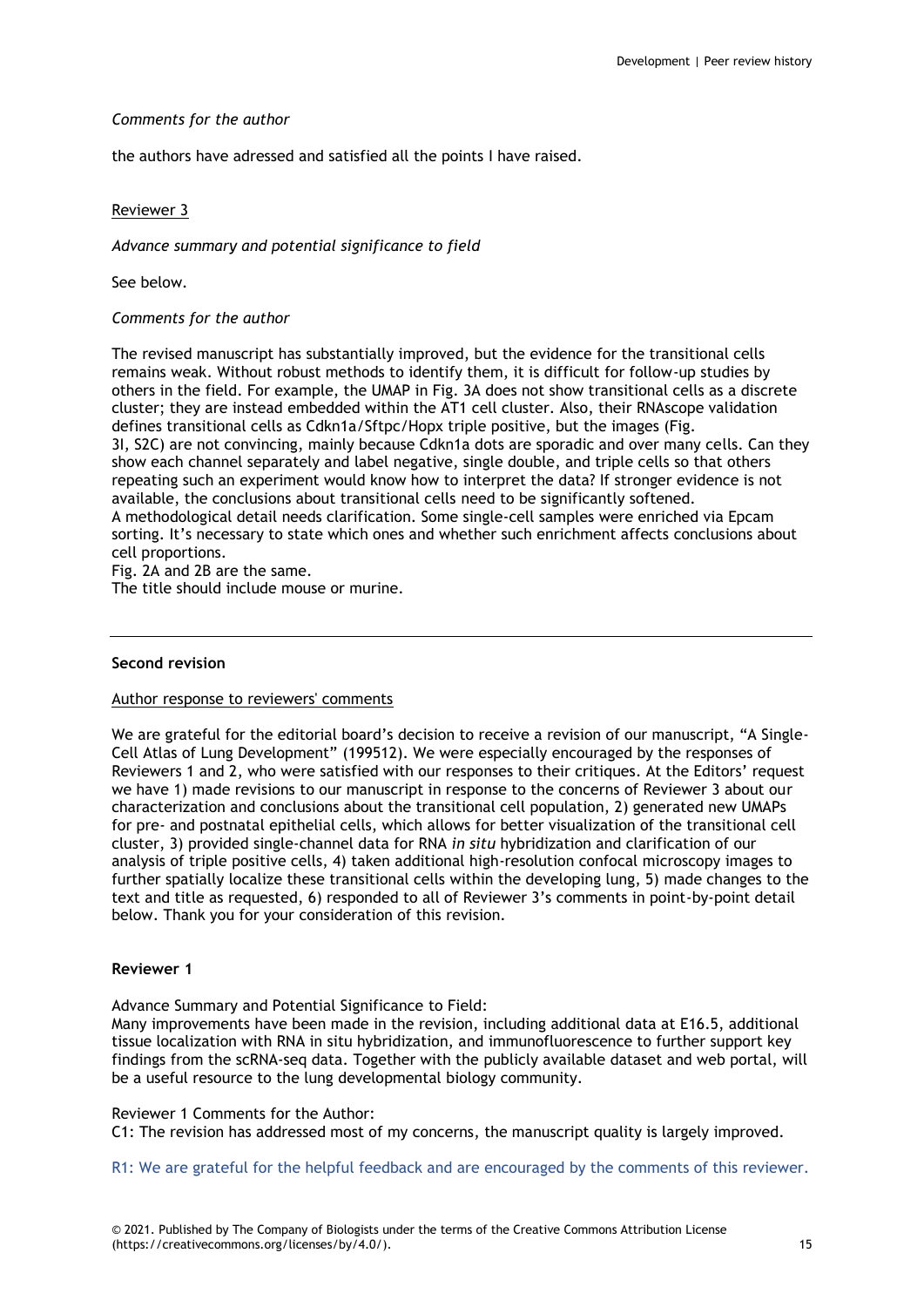Reviewer 2 Advance Summary and Potential Significance to Field: The authors have addressed and satisfied all the points I have raised.

Reviewer 2 Comments for the Author: C2: The authors have addressed and satisfied all the points I have raised.

R2: We thank the reviewer for their thoughtful comments which have helped us improve this manuscript.

Reviewer 3 Advance Summary and Potential Significance to Field: See below.

Reviewer 3 Comments for the Author:

C3: The revised manuscript has substantially improved, but the evidence for the transitional cells remains weak. Without robust methods to identify them, it is difficult for follow-up studies by others in the field. For example, the UMAP in Fig. 3A does not show transitional cells as a discrete cluster; they are instead embedded within the AT1 cell cluster. Also, their RNAscope validation defines transitional cells as Cdkn1a/Sftpc/Hopx triple positive, but the images (Fig. 3I, S2C) are not convincing, mainly because Cdkn1a dots are sporadic and over many cells. Can they show each channel separately and label negative, single, double, and triple cells so that others repeating such an experiment would know how to interpret the data? If stronger evidence is not available, the conclusions about transitional cells need to be significantly softened.

R3: We appreciate the encouragement and this reviewer's observation that the manuscript has substantially improved.

This reviewer's critiques focus primarily on the identification and conclusions drawn about the transitional cell population. We appreciate the reviewer highlighting this opportunity to improve the clarity and overall conclusions drawn in our manuscript. In response to these comments, we have made the following revisions to the manuscript and figures:

- 1. Because developmental time is a strong driver of clustering in our dataset, we have generated additional UMAPs for the epithelial cells, separating prenatal and postnatal timepoints (Fig 3D, E). In these UMAPs, the transitional cell cluster is more clearly observed as distinct from the AT1 cell cluster.
- 2. We have added dot plots for marker genes of epithelial cells from the pre- and post-natal lung (Fig 3D, E) in order to better demonstrate the distinct expression patterns for the transitional cell population. In our dataset, this population is notable for high expression of *Cdkn1a* and *Krt8*, as well as low-level expression of both AT1 and AT2 marker genes, similar to other similar populations previously described in development and adult injury.
- 3. We have added to the supplement RNAscope images of Cdkn1a/Sftpc/Hopx as both merged and single-channel images, highlighting the triple-positive cells at E15, E18, P0, P3, and P5. Our sequencing analysis predicts that these transitional cells become exceedingly rare at P7 and P14, a finding confirmed by RNA *in situ* hybridization, and we have added this to the results section for emphasis.
- 4. To add to our spatial localization of these cells relative to the AT2 cells, we have obtained additional high-resolution confocal images and added these images to the main panel (Fig 3M).
- 5. We have revised the language used in the description of and conclusions about these transitional cells in the results and discussion sections. Specifically, we have distinguished between the prenatal and postnatal source/fate predictionsof this population (Figure 3G and 3H). By using Jaccard comparative analysis, we have placed our findings in the context of prior work in lung development and lung injury.

With these revisions, our findings can be used in the field as a basis for follow-up mechanistic studies about this population to delineate the specific mediators for the expansion and differentiation of these cells during development and regeneration after injury.